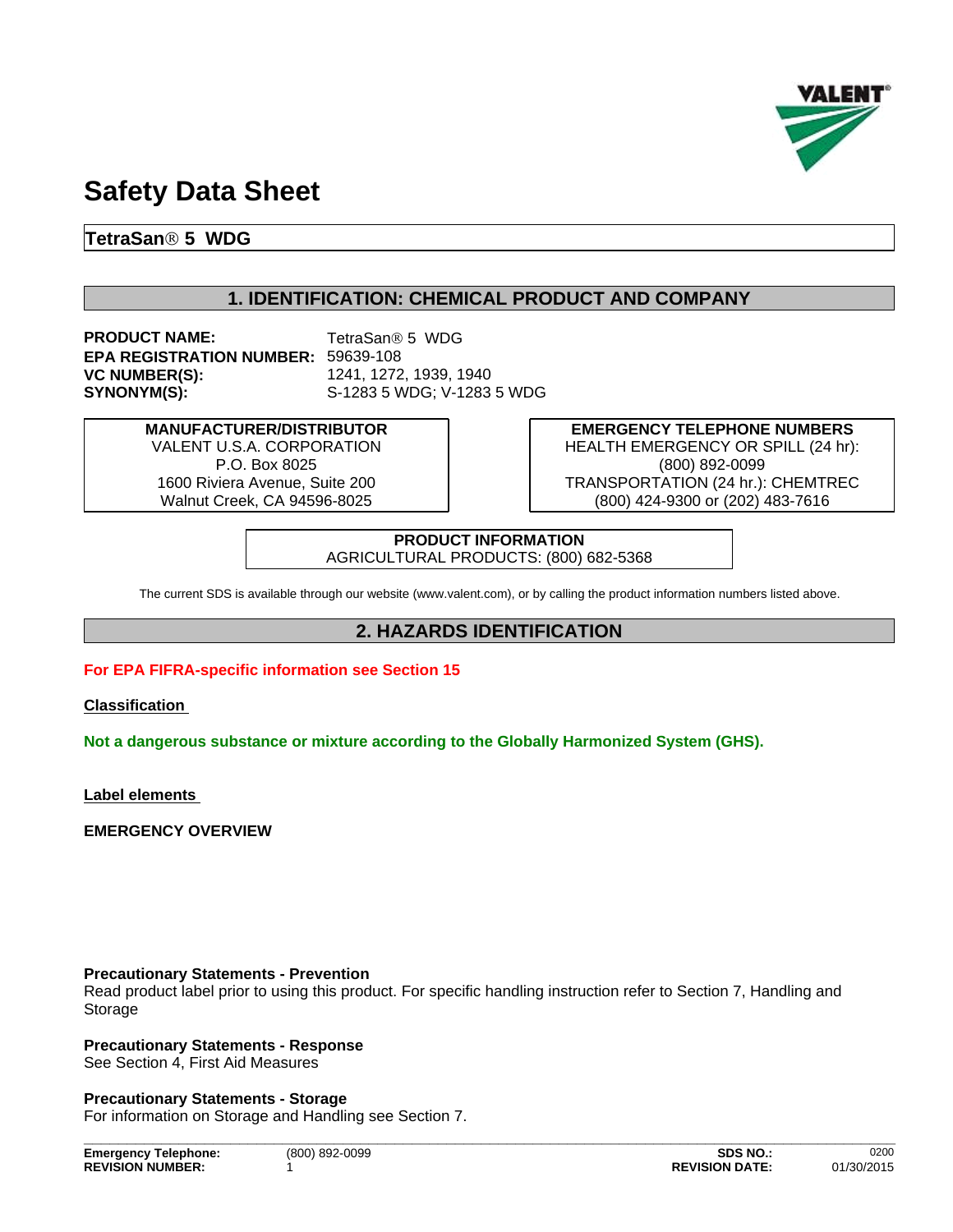For further information on product and container disposal see Section 13.

## **Hazards not otherwise classified (HNOC)**

**Other Information** 

• Toxic to aquatic life

• Toxic to aquatic life with long lasting effects

100% of the mixture consists of ingredient(s) of unknown toxicity

For information on Transportation requirements see Section 14.

## **3. COMPOSITION/INFORMATION ON INGREDIENTS**

| <b>Chemical Name</b> | <b>CAS Number</b> | <b>Weight/ Percent</b> | <b>TRADE SECRET</b> |
|----------------------|-------------------|------------------------|---------------------|
| Etoxazole            | 153233-91-1       | $4.75 - 5.25$          |                     |
| Kaolin clav          | 1332-58-7         | < 40                   |                     |
| <b>Others</b>        | No CAS#           | 40 - 96                |                     |

Other ingredients, which may be maintained as trade secrets, are any substances other than an active ingredient contained in this product. Some of these may be hazardous, but their identities are withheld because they are considered trade secrets. The hazards associated with the other ingredients are addressed in this document. Specific information on other ingredients for the management of exposures, spills, or safety assessments can be obtained by a treating physician or nurse by calling **(800) 892-0099** at any time.

## **4. FIRST AID MEASURES**

## **EMERGENCY NUMBER (800) 892-0099**

Have the product container or label with you when calling a poison control center or doctor, or going for treatment. You may also contact **1-800-892-0099** for emergency medical treatment information.

## **EYE CONTACT:**

Hold eye open and rinse slowly and gently with water for 15-20 minutes. Remove contact lenses, if present, after the first 5 minutes, then continue rinsing eye. Call a poison control center or doctor for treatment advice.

## **SKIN CONTACT:**

Take off contaminated clothing. Rinse skin immediately with plenty of water for 15-20 minutes. Call a poison control center or doctor for treatment advice.

## **INGESTION:**

Call a poison control center or doctor immediately for treatment advice. Have person sip a glass of water if able to swallow. DO NOT induce vomiting unless told to do so by the poison control center or doctor. Do not give anything by mouth to an unconscious person.

## **INHALATION:**

Move person to fresh air. If person is not breathing, call 911 or an ambulance, then give artificial respiration, preferably by mouth-to-mouth, if possible. Call a poison control center or doctor for further treatment advice.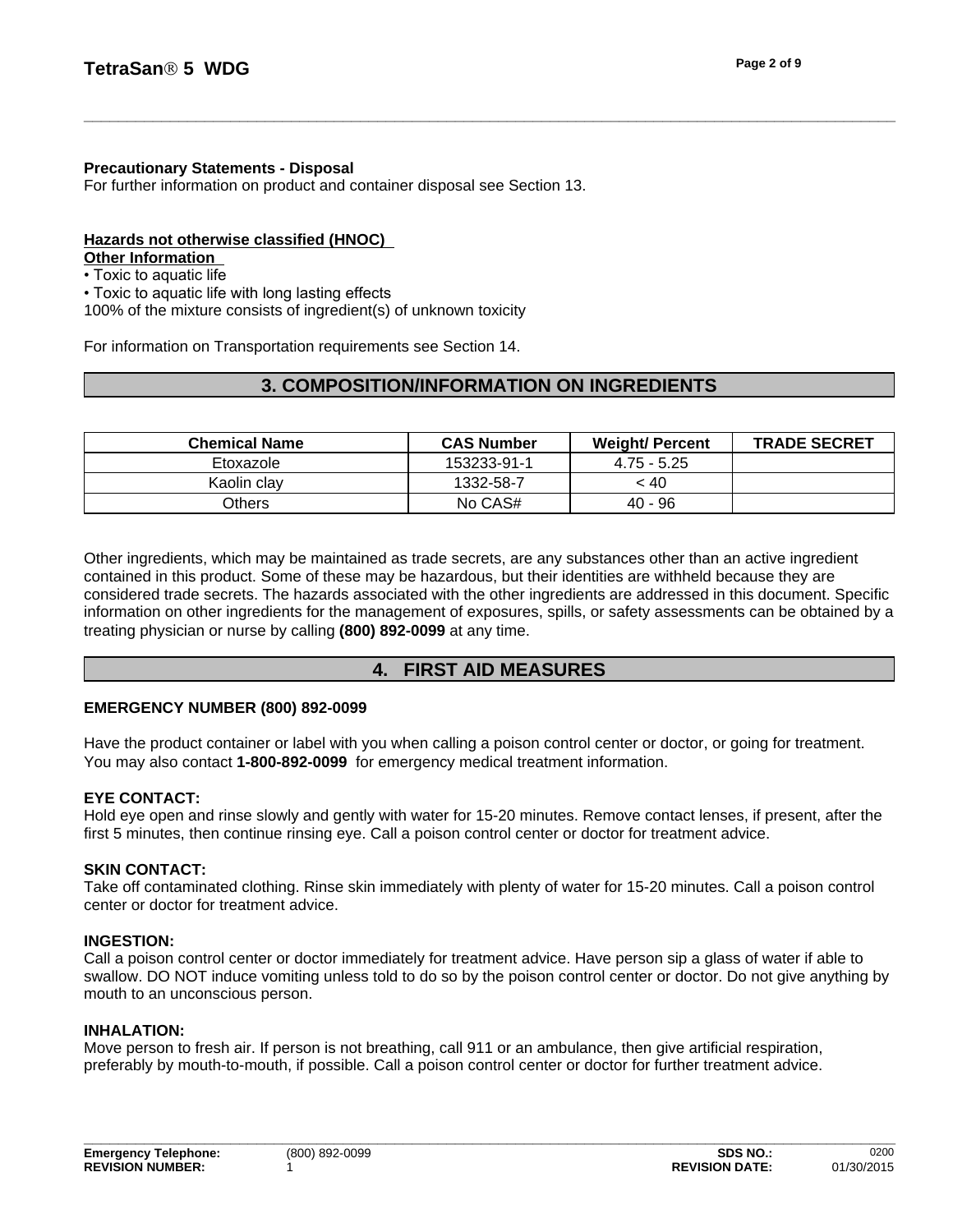**NOTES TO PHYSICIAN:** None

**5. FIRE FIGHTING MEASURES**

| <b>FLASH POINT:</b><br><b>EXTINGUISHING MEDIA:</b><br><b>FLAMMABLE LIMITS IN AIR - LOWER (%):</b><br>FLAMMABLE LIMITS IN AIR - UPPER (%): | Not applicable<br>Water fog, carbon dioxide, foam, dry chemical | Not applicable<br>Not applicable |
|-------------------------------------------------------------------------------------------------------------------------------------------|-----------------------------------------------------------------|----------------------------------|
| <b>NFPA RATING:</b><br>Health:<br>Flammability:<br>Reactivity:<br>Special:                                                                | 2<br>0<br>None                                                  |                                  |

(Least-0, Slight-1, Moderate-2, High-3, Extreme-4). These values are obtained using professional judgement. Values were not available in the guidelines or published evaluations prepared by the National Fire Protection Association, NFPA.

**FIRE FIGHTING INSTRUCTIONS:** Products of combustion from fires involving this material may be toxic. Smoke and fumes are extremely irritating to eyes, nose, throat and lungs. Avoid breathing smoke and mists. Avoid personnel and equipment contact with fallout and runoff. Minimize the amount of water used for fire fighting. Do not enter any enclosed area without full protective equipment, including self-contained breathing equipment. Contain and isolate runoff and debris for proper disposal. Decontaminate personal protective equipment and fire-fighting equipment before reuse. Read the entire document.

**HAZARDOUS DECOMPOSITION PRODUCTS:** Normal combustion forms carbon dioxide, water vapor and may produce: Oxides of nitrogen. Combustion may produce toxic gases of: Fluorine compounds. Incomplete combustion can produce carbon monoxide.

## **6. ACCIDENTAL RELEASE MEASURES**

#### **VALENT EMERGENCY PHONE NUMBER: (800) 892-0099 CHEMTREC EMERGENCY PHONE NUMBER: (800) 424-9300 OBSERVE PRECAUTIONS IN SECTION 8: PERSONAL PROTECTION**

Stop the source of the spill if safe to do so. Contain the spill to prevent further contamination of the soil, surface water, or ground water. For additional spill response information refer to the North American Emergency Response Guidebook.

**UN/NA NUMBER:** Not applicable **EMERGENCY RESPONSE GUIDEBOOK NO.:** Not applicable

## **FOR SPILLS ON LAND:**

**CONTAINMENT:** Reduce airborne dust. Avoid runoff into storm sewers or other bodies of water.

**CLEANUP:** Clean up spill immediately. Vacuum or sweep up material and place in a chemical waste container. Wash area with soap and water. Pick up wash liquid with additional absorbent and place in a chemical waste container.

## **FOR SPILLS IN WATER:**

**CONTAINMENT:** This material will disperse or dissolve in water. Stop the source of the release. Contain and isolate to prevent further release into soil, surface water and ground water.

**\_\_\_\_\_\_\_\_\_\_\_\_\_\_\_\_\_\_\_\_\_\_\_\_\_\_\_\_\_\_\_\_\_\_\_\_\_\_\_\_\_\_\_\_\_\_\_\_\_\_\_\_\_\_\_\_\_\_\_\_\_\_\_\_\_\_\_\_\_\_\_\_\_\_\_\_\_\_\_\_\_\_\_\_\_\_\_\_\_\_\_\_\_\_**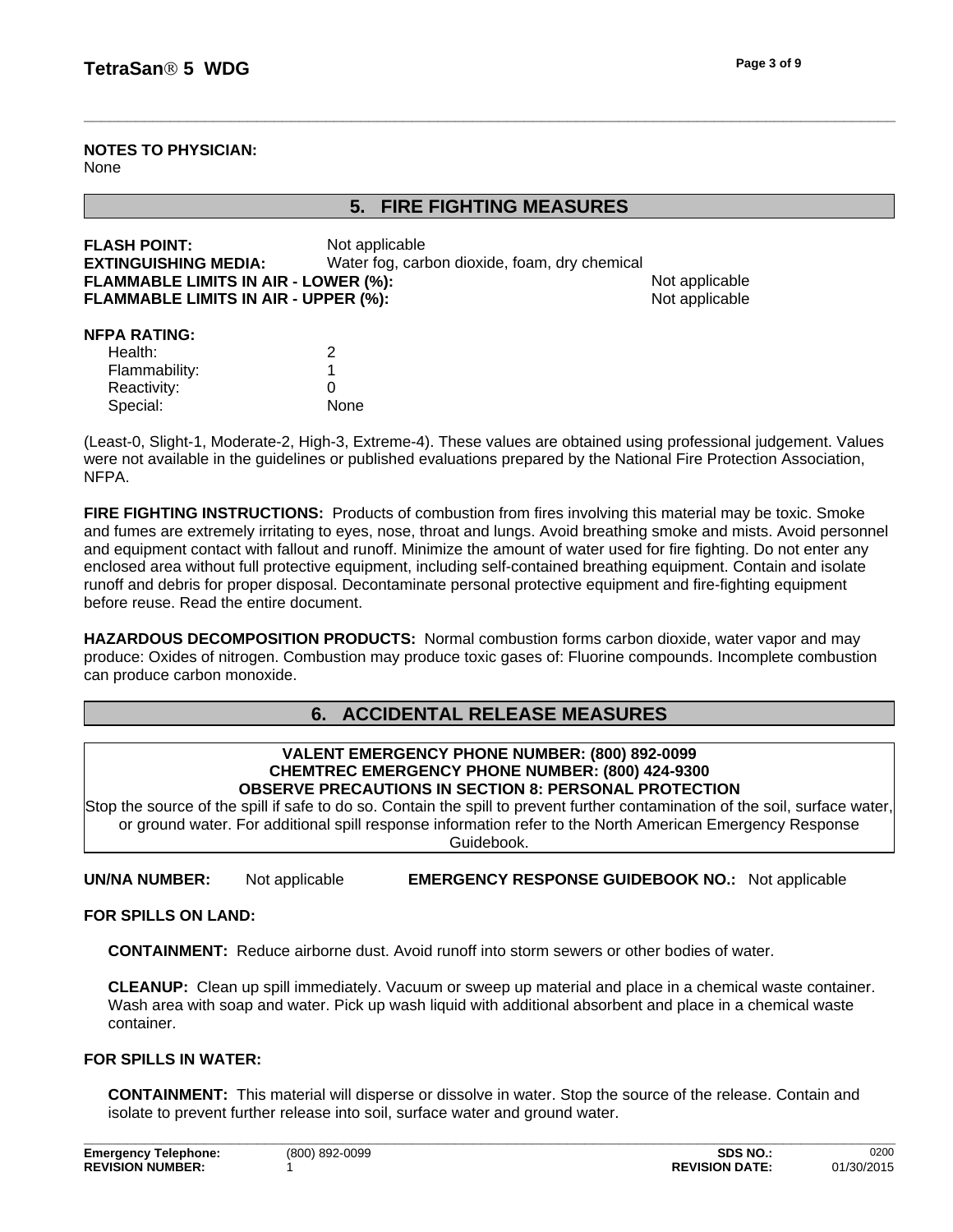**CLEANUP:** Clean up spill immediately. Absorb spill with inert material. Remove contaminated water for treatment or disposal.

## **7. HANDLING AND STORAGE**

## **END USER MUST READ AND OBSERVE ALL PRECAUTIONS ON PRODUCT LABEL.**

#### **HANDLING:**

Applicators and other handlers must wear long-sleeved shirt and long pants, waterproof gloves, shoes plus socks. Users should wash hands before eating, drinking, chewing gum, using tobacco or using the toilet.

## **STORAGE:**

Keep pesticide in original container. Do not store or transport near food or feed. Do not contaminate food or feed. Do not put concentrate into food or drink containers. Do not dilute concentrate in food or drink containers. Store in a cool, dry place, away from heat, flame and strong acids. Store in a cool, well-ventilated place away from sources of heat and direct sunlight. Keep container tightly closed. Keep only in original container.

## **8. EXPOSURE CONTROLS/PERSONAL PROTECTION**

## **END USER MUST READ AND OBSERVE ALL PRECAUTIONS ON PRODUCT LABEL.**

**EYES & FACE:** Do not get this material in your eyes. Eye contact can be avoided by wearing protective eyewear.

**RESPIRATORY PROTECTION:** Use this material only in well ventilated areas. If operating conditions result in airborne concentrations of this material, the use of an approved respirator is recommended.

**SKIN & HAND PROTECTION:** Avoid contact with skin or clothing. Skin contact can be minimized by wearing protective clothing including gloves.

## **EXPOSURE LIMITS**

| <b>Chemical Name</b> | <b>ACGIH Exposure Limits</b>                 | <b>OSHA Exposure Limits</b>               | <b>Manufacturer's Exposure</b><br>Limits |
|----------------------|----------------------------------------------|-------------------------------------------|------------------------------------------|
| Etoxazole            | None                                         | None                                      | None                                     |
| Kaolin clay          | $2 \text{ mg/m}^3$ TWA (respirable fraction) | 15 mg/m $3$ TWA<br>$5 \text{ ma/m}^3$ TWA | None                                     |
| <b>Others</b>        | Not known                                    | Not known                                 | Not known                                |

## **9. PHYSICAL AND CHEMICAL PROPERTIES**

| <b>Physical state</b><br>Appearance | Solid<br>Granules        | Odor             | No information available |  |
|-------------------------------------|--------------------------|------------------|--------------------------|--|
| <b>Color</b>                        | <b>Brown</b>             | Odor threshold   | No information available |  |
| <b>PROPERTIES</b>                   | <b>Values</b>            | Remarks • Method |                          |  |
| рH                                  | 5.94                     |                  |                          |  |
| <b>Melting point/freezing point</b> | No information available |                  |                          |  |
| Boiling point/boiling range         | No information available |                  |                          |  |
| <b>Flash point</b>                  |                          |                  |                          |  |
| <b>Evaporation rate</b>             | No information available |                  |                          |  |
| Flammability (solid, gas)           | No information available |                  |                          |  |
| <b>Flammability Limits in Air</b>   |                          |                  |                          |  |
| <b>Upper flammability limits</b>    | No information available |                  |                          |  |
|                                     |                          |                  |                          |  |
|                                     |                          |                  |                          |  |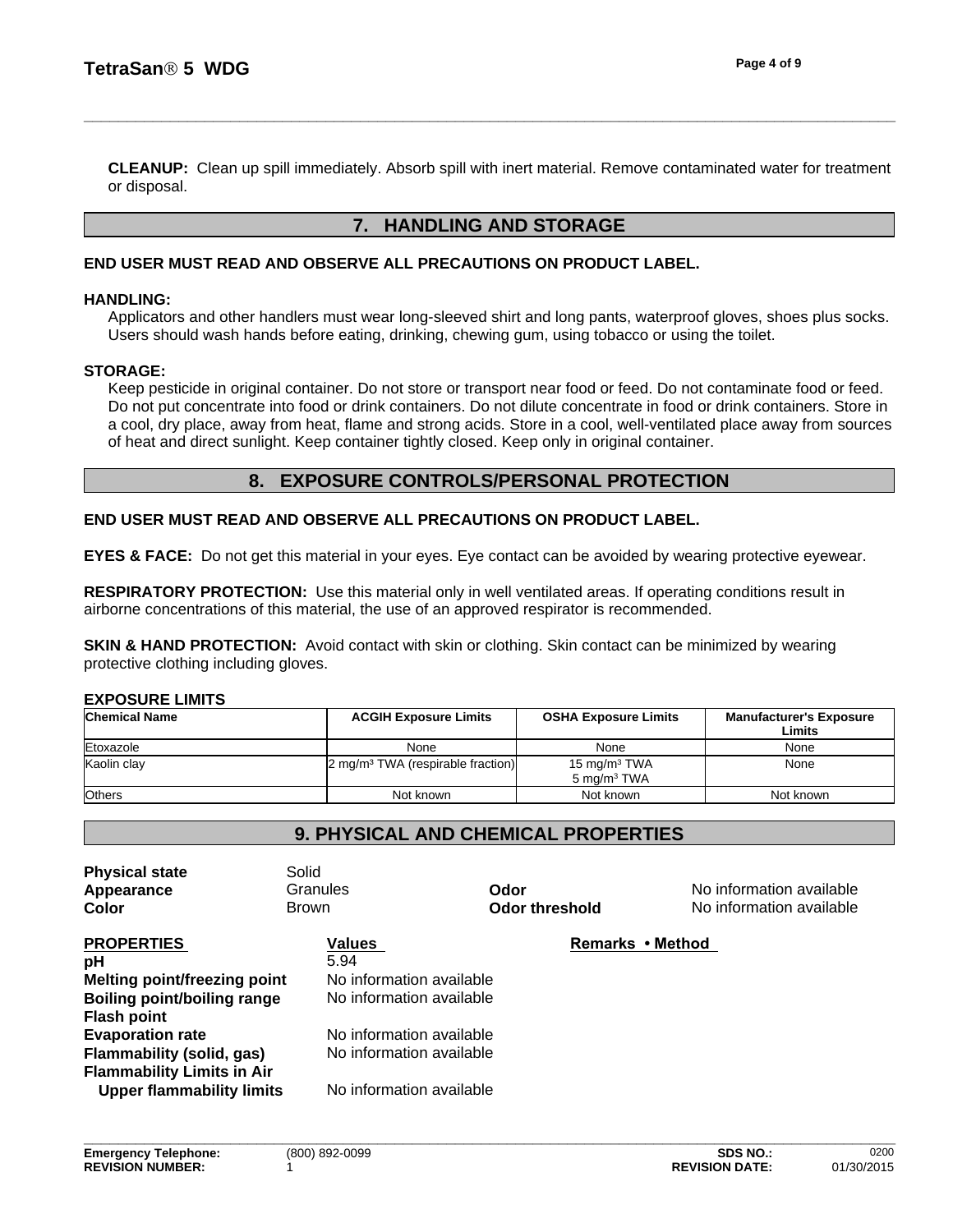- **Explosive properties** No information available<br> **Oxidizing properties** No information available **Oxidizing properties Density** No information available **Bulk density** 548.6 g/L, 34.2 lbs/cu ft **Lower flammability limit** No information available<br>**ADO** NO X 10<sup>-6</sup> **Vapor pressure** 7.0 x 10<sup>-6</sup> Pa @ 25° C (etoxazole) **Vapor density** No information available **Specific Gravity** No information available **Water solubility** Dispersible in water **Solubility in other solvents** No information available **Partition coefficient** No information available **Autoignition temperature** No information available **Decomposition temperature** No information available **Viscosity** No information available
- 

## **10. STABILITY AND REACTIVITY**

#### **Reactivity**

No data available

#### **Chemical stability**

Stable under recommended storage conditions.

#### **Possibility of Hazardous Reactions**

None under normal processing.

#### **Conditions to avoid**

Extremes of temperature and direct sunlight.

#### **Incompatible materials**

None known based on information supplied.

#### **Hazardous Decomposition Products**

None known based on information supplied.

## **11. TOXICOLOGICAL INFORMATION**

## **ACUTE TOXICITY:**

| Oral Toxicity LD <sub>50</sub> (rats)      | 4500 mg/kg (males), 2600 EPA Tox Category<br>mg/kg (females) |                         | Ш              |
|--------------------------------------------|--------------------------------------------------------------|-------------------------|----------------|
| Dermal Toxicity LD <sub>50</sub> (rabbits) | > 5000 mg/kg                                                 | <b>EPA Tox Category</b> | IV             |
| Inhalation Toxicity LC 50 (rats)           | $> 2.05$ mg/L (4 hour)                                       | <b>EPA Tox Category</b> | IV             |
| Eye Irritation (rabbits)                   | Brief and/or minor irritation                                | <b>EPA Tox Category</b> | Ш              |
| Skin Irritation (rabbits)                  | Brief and/or minor irritation                                | <b>EPA Tox Category</b> | IV             |
| Skin Sensitization (guinea pigs)           | Not a sensitizer                                             | <b>EPA Tox Category</b> | Not applicable |

## **CARCINOGEN CLASSIFICATION**

| <b>Chemical Name</b> | <b>IARC</b> | <b>OSHA</b><br><b>Select Carcinogens</b> | <b>NTP Carcinogen</b><br>⊦List |
|----------------------|-------------|------------------------------------------|--------------------------------|
| Etoxazole            | Not listed  | Not listed                               | Not listed                     |
| Kaolin<br>clav       | Not listed  | Not listed                               | Not listec                     |

**\_\_\_\_\_\_\_\_\_\_\_\_\_\_\_\_\_\_\_\_\_\_\_\_\_\_\_\_\_\_\_\_\_\_\_\_\_\_\_\_\_\_\_\_\_\_\_\_\_\_\_\_\_\_\_\_\_\_\_\_\_\_\_\_\_\_\_\_\_\_\_\_\_\_\_\_\_\_\_\_\_\_\_\_\_\_\_\_\_\_\_\_\_\_**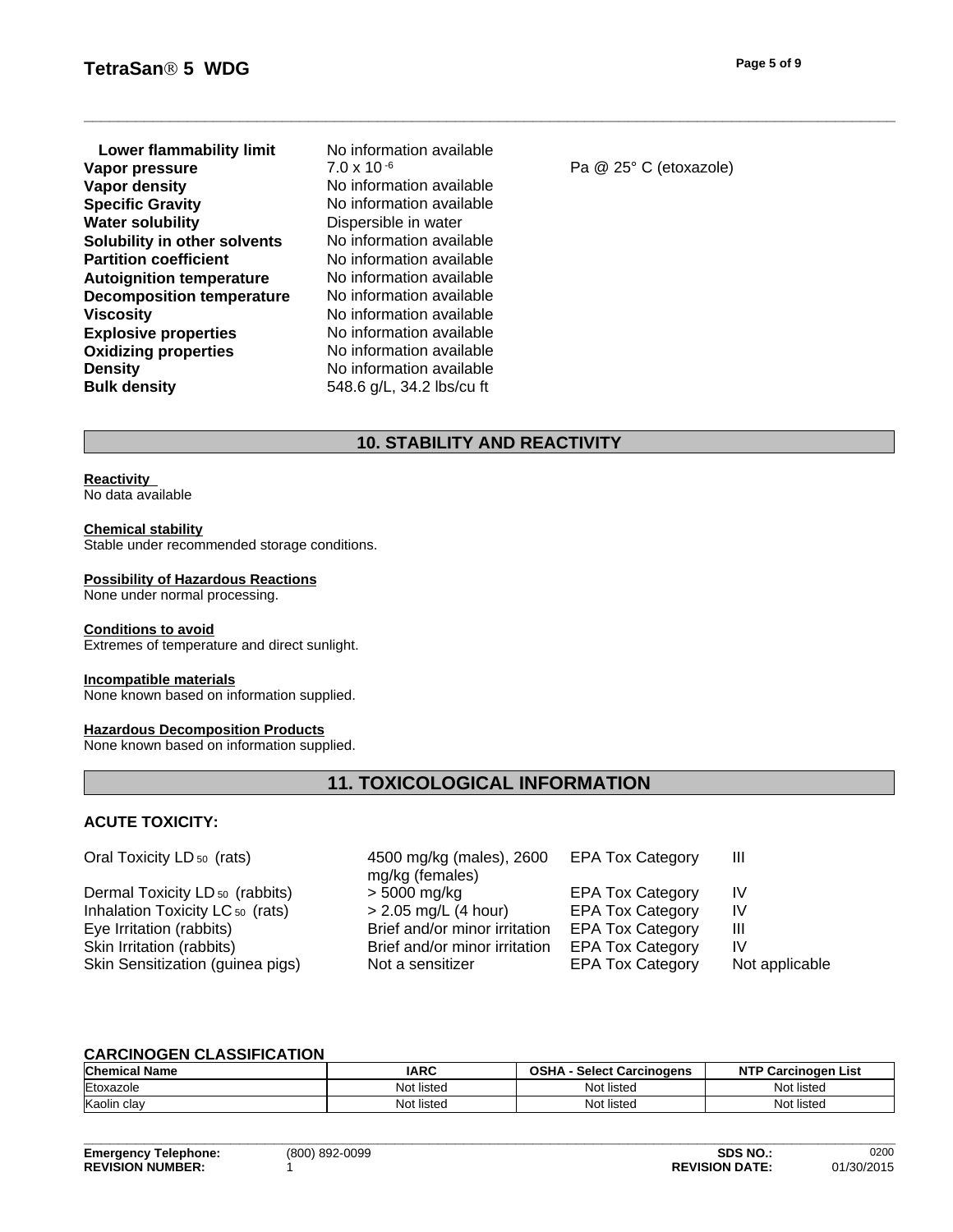## **TOXICITY OF ETOXAZOLE TECHNICAL**

**SUBCHRONIC:** Compound-related effects observed in rodent studies, at high dietary dose levels of Etoxazole Technical, included increased liver weight, histological changes in the liver, and slight changes in hematology and blood biochemistry parameters. The NOELs in rats and mice were 100 and 400 ppm, respectively. In a 13-week feeding study in dogs with Etoxazole Technical, dose-related effects noted at the top two levels (10000 and 2000 ppm) included increased liver weights, decreased prostate weights, histological changes of the liver and prostate (acinar cell atrophy), and changes in blood biochemistry (high dose only). The NOEL for this study was 200 ppm. In a 28-day dermal toxicity study, no adverse effects were observed at doses of Etoxazole Technical up to 1000 mg/kg/day.

**CHRONIC/CARCINOGENICITY:** Two rat chronic/oncogenicity studies have been conducted with rats fed Etoxazole Technical in the diet. The first study, conducted at dose levels of 0, 4, 16 and 64 mg/kg/day, indicated liver toxicity and tumors of the testis and pancreas, but a MTD was not achieved. A second confirmatory study was conducted at dose levels of 0, 50, 5000 and 10000 ppm. The findings of the second study confirm that Etoxazole Technical is not carcinogenic. Two oncogenicity studies were also conducted in mice using dietary levels ranging from 15 to 4500 ppm. Again, Etoxazole Technical was found to be toxic to the liver at high doses, but not carcinogenic. In a one year study in dogs with Etoxazole Technical, an increase in absolute and relative liver weights was observed with corresponding histopathological changes in the liver at 1000 and 5000 ppm. The NOEL for this study was 200 ppm.

**DEVELOPMENTAL TOXICITY:** No developmental toxicity was observed in rats even at maternally toxic levels of Etoxazole Technical. Based on decreased food consumption at the 1000 mg/kg/day level, the maternal NOEL was 200 mg/kg/day and the developmental NOEL was 1000 mg/kg/day. In rabbits, Etoxazole Technical produced a slight increase in skeletal variations, but only at the maternally toxic level of 1000 mg/kg/day (based on decreased body weight gain, reduced food consumption and enlarged liver). The maternal and developmental NOELs were both 200 mg/kg/day.

**REPRODUCTION:** In a two-generation rat reproductive study with Etoxazole Technical, an increase in relative liver weight was observed in the F0 and F1 males in the 2000 ppm group. At the 2000 ppm level, the viability index on lactation day 4 was reduced in F1 pups. Body weights of this group were also reduced in F1 and F2 pups during the latter half of the lactation period. The NOEL for both adults and offspring was 400 ppm.

**MUTAGENICITY:** Etoxazole Technical was negative in the Microbial/Microsome Reverse Mutation Assay (Ames Test), in vivo mouse micronucleus assay, Unscheduled DNA Synthesis and the in vitro chromosome aberration test in Chinese hamster lung cells. A positive response was observed in the mammalian mutation assay using L5178Y mouse lymphoma cells.

For a summary of the potential for adverse health effects from exposure to this product, refer to Section 2. For information regarding regulations pertaining to this product, refer to Section 15.

## **12. ECOLOGICAL INFORMATION**

**AVIAN TOXICITY:**

Etoxazole Technical is considered to be practically nontoxic to birds based on results of test in the following species:

Oral LD 50 Mallard duck: greater than 2000 mg/kg Dietary LC<sub>50</sub> Bobwhite quail: greater than 5200 ppm No reproductive effects were observed in bobwhite quail exposed to 1000 ppm of Etoxazole Technical, the highest dose tested.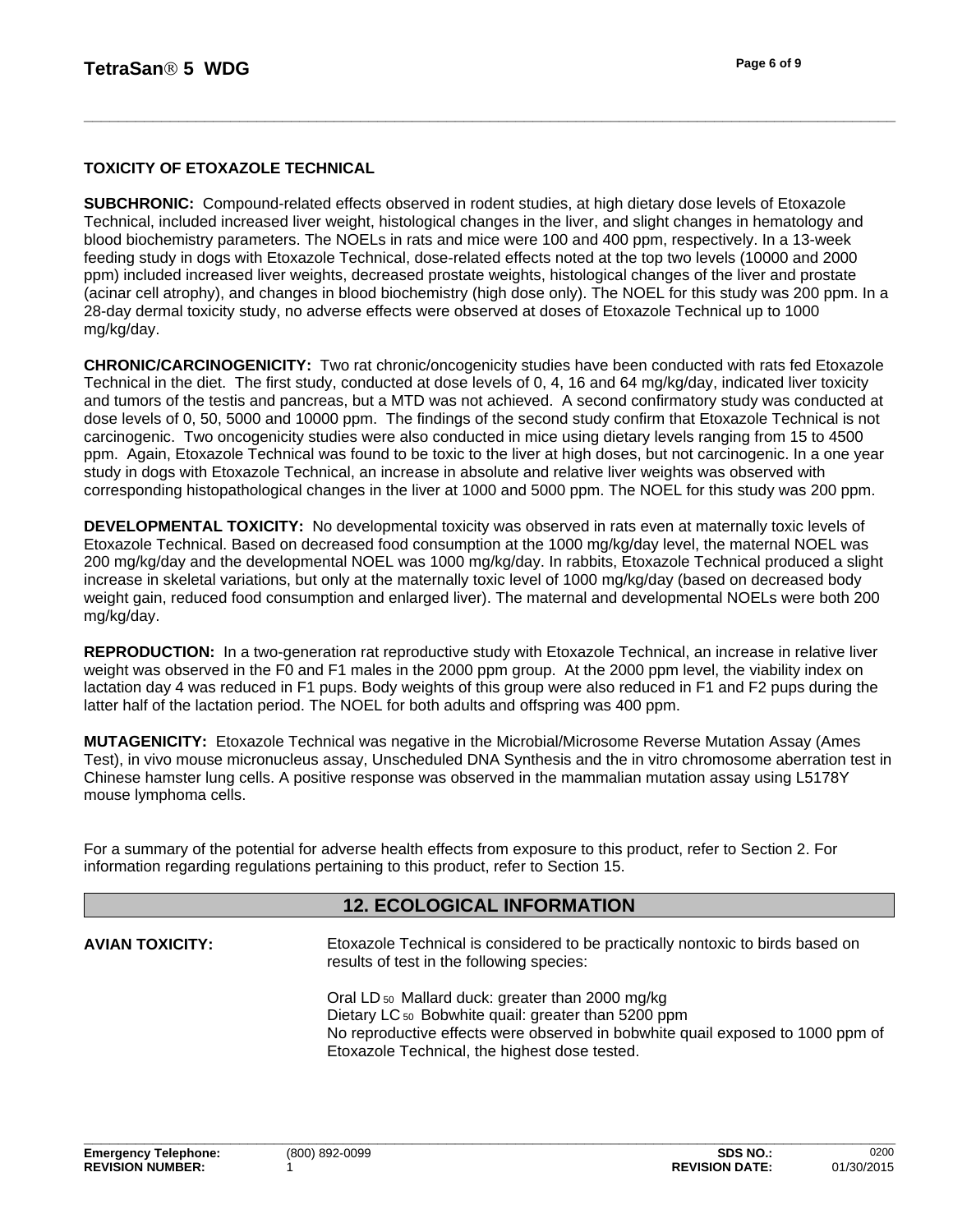## **AQUATIC ORGANISM TOXICITY:**Etoxazole Technical is moderately to highly toxic to fish and very highly toxic to aquatic invertebrates:

| 96-Hour LC 50 rainbow trout: 2.8 mg/L                                                                                     |
|---------------------------------------------------------------------------------------------------------------------------|
| 96-Hour LC <sub>50</sub> bluegill sunfish: 1.4 mg/L                                                                       |
| 96-Hour LC 50 Japanese carp: 0.89 mg/L                                                                                    |
| 48-Hour EC 50 Daphnia magna: 7.1 µg/L                                                                                     |
| Early life-stage rainbow trout MATC: 0.022 mg/L                                                                           |
| Life-cycle Daphnia magna MATC: 0.48 µg/L                                                                                  |
| (MATC - Maximum Acceptable Toxicant Concentration)                                                                        |
| Etoxazole Technical is practically nontoxic to adult worker honey bees. The                                               |
| 48-hour LD <sub>50</sub> values were: Oral LD <sub>50</sub> > 200 $\mu$ g/bee & Contact LD <sub>50</sub> > 200<br>µg/bee. |
|                                                                                                                           |

## **OTHER ENVIRONMENTAL INFORMATION:**

This product is toxic to freshwater and marine/estuarine aquatic invertebrates, including oysters and shrimp. Do not apply directly to water, to areas where surface water is present or to intertidal areas below mean high water mark. Drift and runoff from treated areas may be hazardous to aquatic organisms in water adjacent to treated areas. Do not contaminate water when cleaning equipment or disposing of equipment wash-waters or rinsate. Do not apply where weather conditions favor drift from areas treated.

## **13. DISPOSAL CONSIDERATIONS**

## **END USERS MUST DISPOSE OF ANY UNUSED PRODUCT AS PER THE LABEL RECOMMENDATIONS.**

**PRODUCT DISPOSAL:** Wastes resulting from the use of this product may be disposed of on site or at an approved waste disposal facility.

**CONTAINER DISPOSAL:** Non-refillable outer bag. Do not reuse or refill the outer bag. Completely empty bag into application equipment. Offer bag for recycling if available. If recycling is not available, then dispose of empty bag in a sanitary landfill or by incinerations, or, if allowed by State and local authorities, by burning. If burned, stay out of smoke.

**DISPOSAL METHODS:** Check government regulations and local authorities for approved disposal of this material. Dispose of in accordance with applicable laws and regulations.

## **14. TRANSPORTATION INFORMATION**

| <b>REMARKS:</b><br><b>EMERGENCY RESPONSE</b> | DOT (ground) SHIPPING NAME: Not regulated for domestic ground transport by U.S. DOT<br><b>None</b>                                                  |
|----------------------------------------------|-----------------------------------------------------------------------------------------------------------------------------------------------------|
| <b>GUIDEBOOK NO.:</b>                        | Not applicable                                                                                                                                      |
| <b>ICAO/IATA SHIPPING NAME:</b>              | UN 3077 Environmentally Hazardous Substance, Solid, N.O.S. (Etoxazole), 9, III,<br><b>Marine Pollutant</b>                                          |
| <b>REMARKS:</b>                              | Single or inner packaging less than 5 L (liquid) or 5 Kg net (solids) excepted from<br>Dangerous Goods regulations -- see UN Special Provision 375. |
| <b>IMDG SHIPPING NAME:</b>                   | UN 3077, Environmentally hazardous substance, Solid, N.O.S. (Etoxazole), 9, III,<br><b>Marine Pollutant</b>                                         |
|                                              |                                                                                                                                                     |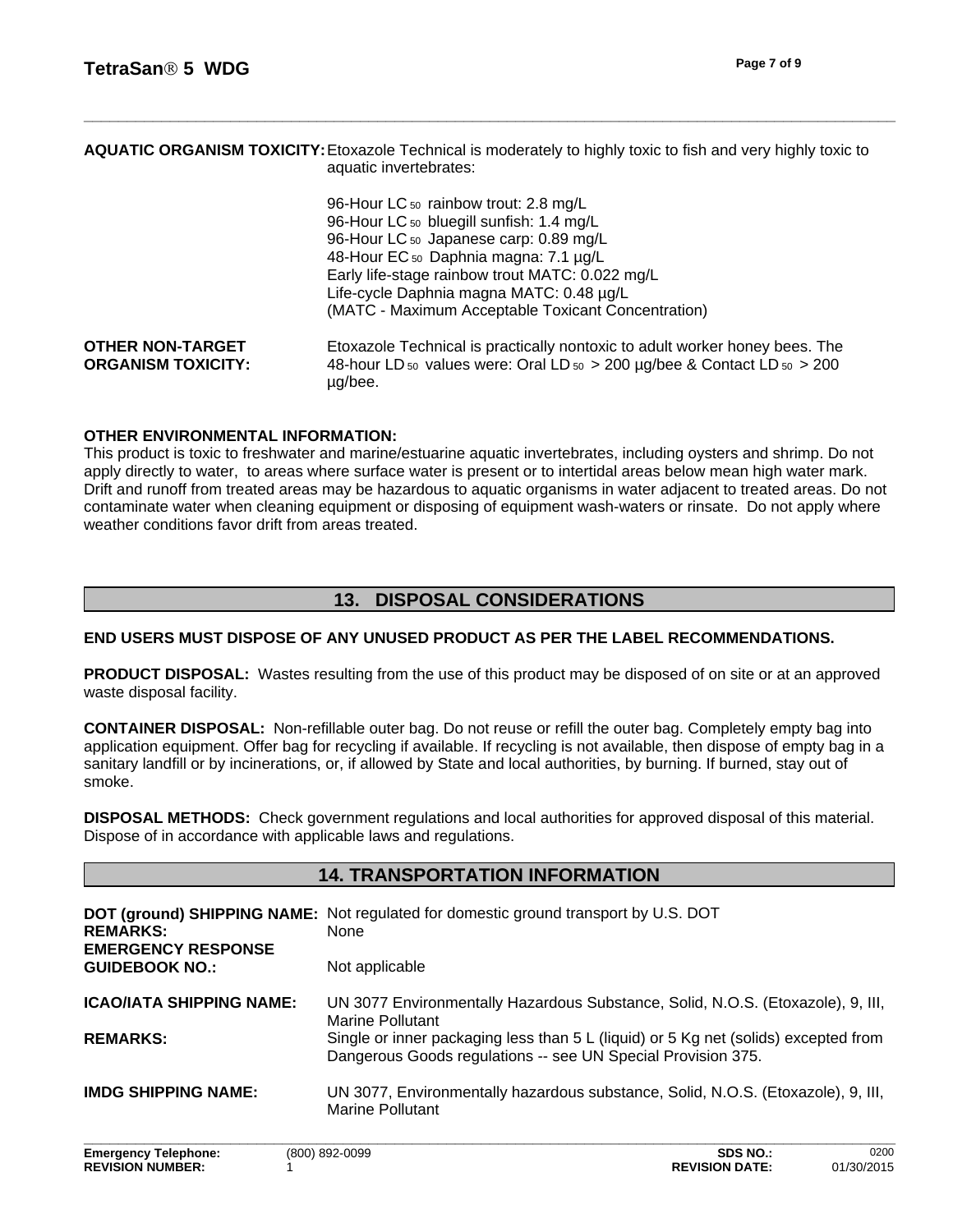**EMS NO.:** F-A, S-F

## **15. REGULATORY INFORMATION**

## **EPA-FIFRA LABEL INFORMATION THAT DIFFERS FROM OSHA-GHS REQUIREMENTS:**

This material is a pesticide product registered by the EPA under FIFRA and is subject to certain labeling requirements under federal pesticide law. These requirements may differ from the classification criteria and hazard information required by OSHA GHS for safety data sheets, and for workplace labels of non-pesticide chemicals. The following is the hazard information as required on the FIFRA pesticide label:

## **EPA FIFRA SIGNAL WORD: CAUTION**

- *•Harmfulifswallowed*
- **Causes moderate eve irritation**
- *•Avoidcontactwitheyes,skinandclothing*
- **Avoid breathing dust or spray mist**
- *•Keepoutofreachofchildren.*

**PESTICIDE REGULATIONS:** All pesticides are governed under FIFRA (Federal Insecticide, Fungicide, and Rodenticide Act). Therefore, the regulations presented below are pertinent only when handled outside of the normal use and applications of pesticides. This includes waste streams resulting from manufacturing/formulation facilities, spills or misuse of products, and storage of large quantities of products containing hazardous or extremely hazardous substances.

**U.S. FEDERAL REGULATIONS:** Ingredients in this product are reviewed against an inclusive list of federal regulations. Therefore, the user should consult appropriate authorities. The federal regulations reviewed include: Clean Water Act, SARA, CERCLA, RCRA, DOT, TSCA and OSHA. If no components or information is listed in the space below this paragraph, then none of the regulations reviewed are applicable.

| Kaolin clay                  |     |         |
|------------------------------|-----|---------|
| <b>TSCA Inventory List -</b> |     | Present |
| SARA (311, 312):             |     |         |
| Immediate Health:            | Yes |         |
| Chronic Health:              | Yes |         |
| Fire:                        | No  |         |
| Sudden Pressure:             | No  |         |
| Reactivity:                  | No  |         |

**STATE REGULATIONS:** Each state may promulgate standards more stringent than the federal government. This section cannot encompass an inclusive list of all state regulations. Therefore, the user should consult state or local authorities. The state regulations reviewed include: California Proposition 65, California Directors List of Hazardous Substances, Massachusetts Right to Know, Michigan Critical Materials List, New Jersey Right to Know, Pennsylvania Right to Know, Rhode Island Right to Know and the Minnesota Hazardous Substance list. For Washington State Right to Know, see Section 8 for Exposure Limit information. For Louisiana Right to Know refer to SARA information listed under U.S. Regulations above. If no components or information is listed in the space below this paragraph, then none of the regulations reviewed are applicable.

| Kaolin clay      |         |  |
|------------------|---------|--|
| MA Right To Know | Present |  |
| NJ Right To Know | 4016    |  |
| PA Right To Know | Present |  |
| RI Right To Know | Listed  |  |